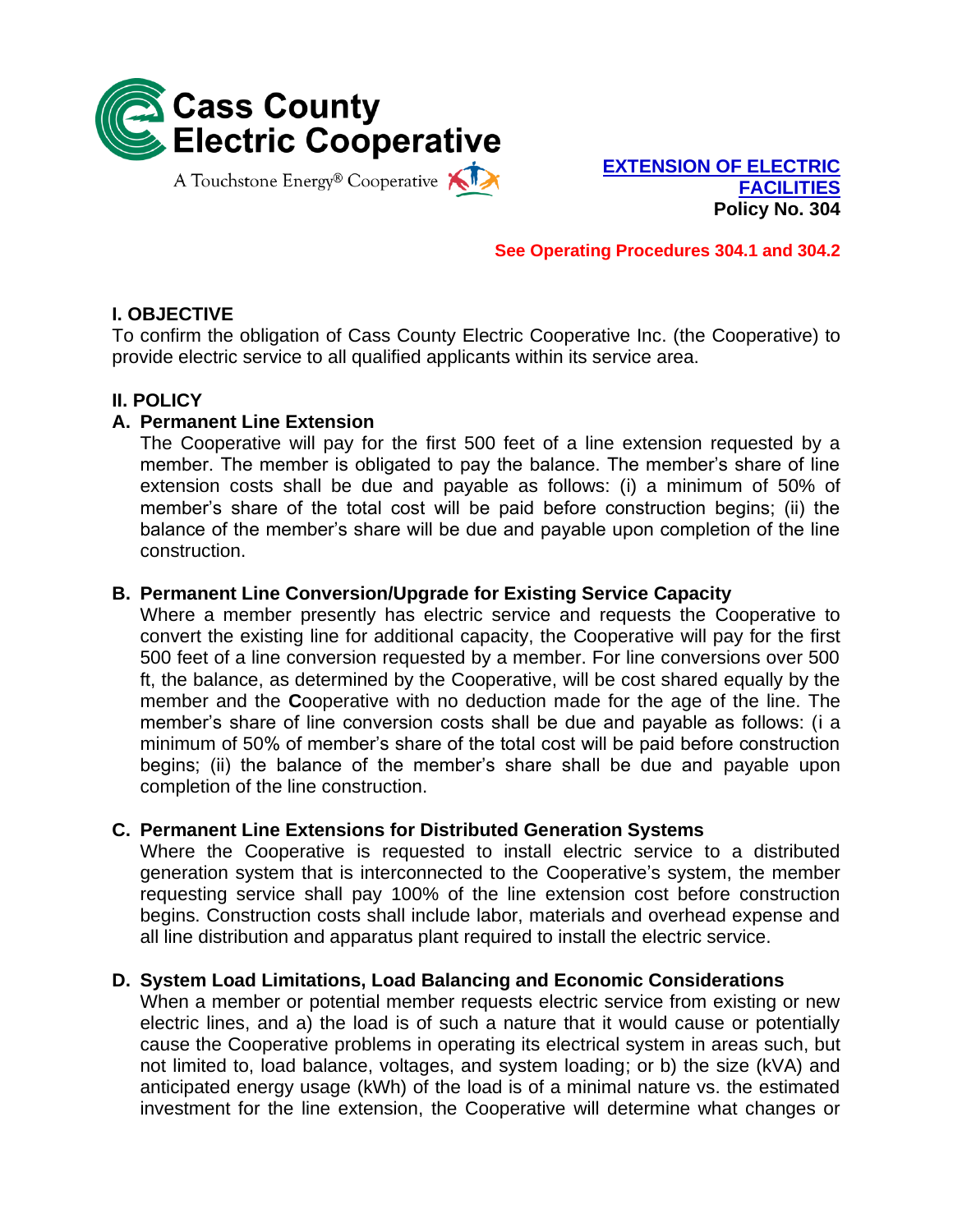improvements are required to adequately serve the load. The requesting party may be required to share in the cost of those changes or improvements above and beyond the costs outlined in A through C above, up to 100% of the costs, depending on the economic viability of the load being added to the system. The Cooperative will analyze each project on the merits of the load and make a determination on the aid to construction applicable to the requesting party.

#### **E**. **Cost Reimbursements for Aid to Construction Contributions by Additional Members Served**

When a member contributes to the construction of utility plant for service, consideration will be given for partial reimbursement of the amount paid if any additional members make use of that plant for electric service within five (5) years from the date of completion. A pro-rata amount will be collected from the subsequent member(s) utilizing that utility plant and a reimbursement made to the first member.

## **F. Special Facilities**

Where a member requests service that will require the Cooperative to invest in plant that is considered by the Cooperative to be of a specialized nature and not a standard cooperative construction design, the member must pay the total cost or a portion thereof the plant investment determined by the Cooperative to be special in design. The portion of the specialized costs the member must pay will be determined by the Cooperative on the basis of the energy the member is forecasted to consume at the applicable location, with larger energy consumers being required to pay a smaller portion than smaller energy consumers.

Special facilities also include transmission and/or distribution plant extensions for a single large commercial or industrial account. The Cooperative will require assurances of financial performance of the account to ensure that plant investment and wholesale power supply obligations for that account are met. The form of assurance may be unique for each such account and will be handled on a case-by-case basis.

For special facilities constructed to accounts having a peak demand greater than 2,000 kW, the Cooperative has the option of designing a customized rate that will assure recovery of investment and power supply obligations. The Cooperative reserves the right to determine whether the proposal to serve such an account is based on the Cooperative's existing wholesale power rate or is based on wholesale market conditions. In the latter case, any such proposal will be developed jointly with the wholesale power supplier and will be presented to the CCEC board for final approval.

## **G. At-Risk Construction, Permanent Facilities**

Where a member requests service to permanent facilities and where the Cooperative determines its plant may be at risk due to conditions beyond its control, the Cooperative may require the member to pay for the line extension, either in whole or in part, prior to the extension being made. "At risk" is defined as potentially, either physical damage to the plant or premature abandonment/removal of the plant.